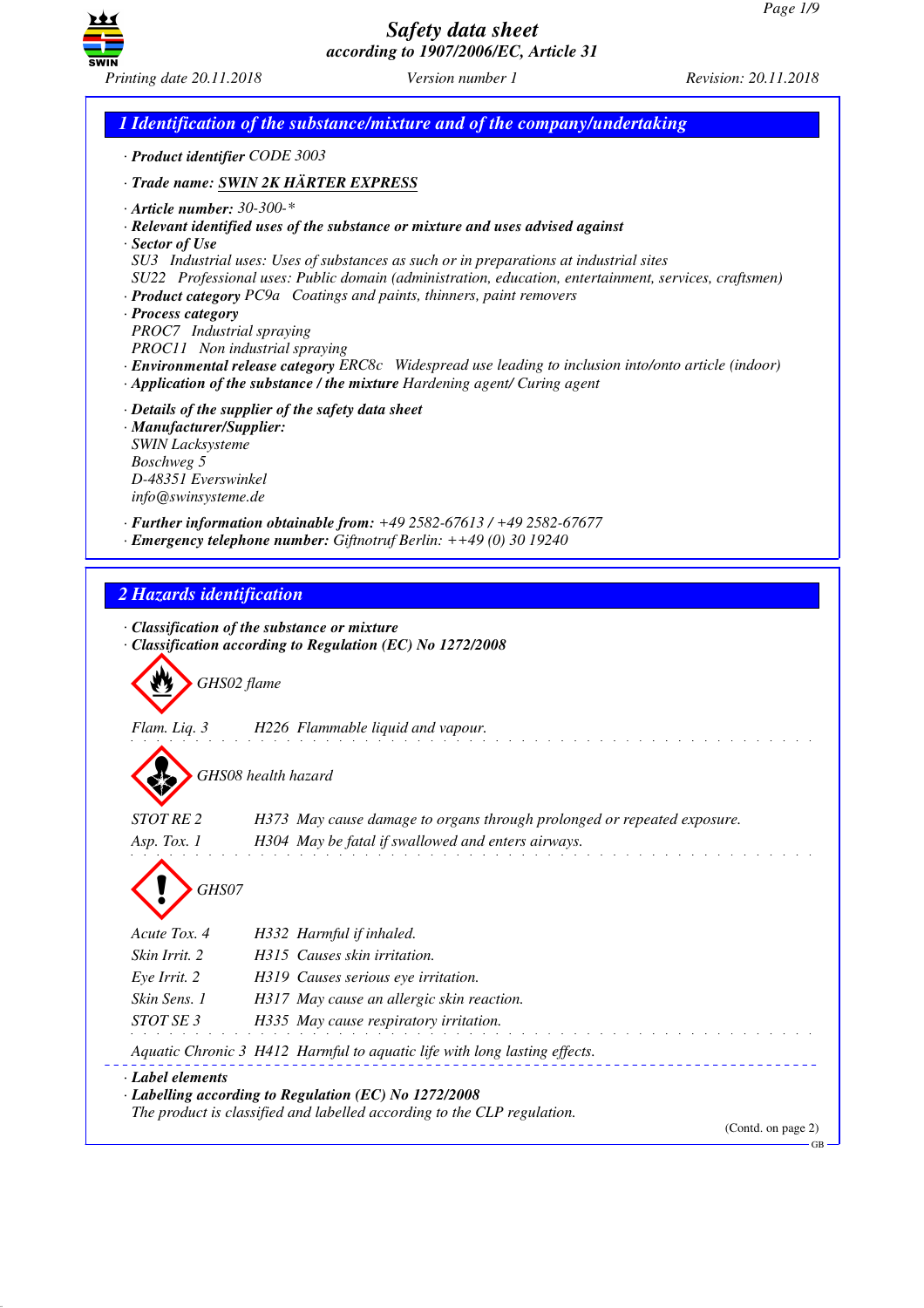GB



*Safety data sheet according to 1907/2006/EC, Article 31*

*Trade name: SWIN 2K HÄRTER EXPRESS*

|                            | (Contd. of page 1)                                                                                                                                 |
|----------------------------|----------------------------------------------------------------------------------------------------------------------------------------------------|
| · Hazard pictograms        |                                                                                                                                                    |
|                            |                                                                                                                                                    |
|                            |                                                                                                                                                    |
|                            |                                                                                                                                                    |
| GHS02                      | GHS07<br>GHS <sub>08</sub>                                                                                                                         |
| · Signal word Danger       |                                                                                                                                                    |
|                            | · Hazard-determining components of labelling:                                                                                                      |
|                            | Hexamethylen-1,6-diisocyanat Homopolymer                                                                                                           |
| xylene                     |                                                                                                                                                    |
|                            | Solvent naphtha (petroleum), light arom.                                                                                                           |
|                            | 4-isocyanatosulphonyltoluene                                                                                                                       |
| · Hazard statements        |                                                                                                                                                    |
|                            | H226 Flammable liquid and vapour.                                                                                                                  |
| H332 Harmful if inhaled.   |                                                                                                                                                    |
|                            | H315 Causes skin irritation.                                                                                                                       |
|                            | H319 Causes serious eye irritation.                                                                                                                |
|                            | H317 May cause an allergic skin reaction.                                                                                                          |
|                            | H335 May cause respiratory irritation.                                                                                                             |
|                            | H373 May cause damage to organs through prolonged or repeated exposure.                                                                            |
|                            | H304 May be fatal if swallowed and enters airways.                                                                                                 |
|                            | H412 Harmful to aquatic life with long lasting effects.                                                                                            |
| · Precautionary statements |                                                                                                                                                    |
| P260                       | Do not breathe mist/vapours/spray.                                                                                                                 |
| P271                       | Use only outdoors or in a well-ventilated area.                                                                                                    |
| P280                       | Wear protective gloves/protective clothing/eye protection/face protection.                                                                         |
|                            | P305+P351+P338 IF IN EYES: Rinse cautiously with water for several minutes. Remove contact lenses, if<br>present and easy to do. Continue rinsing. |
| P501                       | Dispose of contents/container in accordance with local/regional/national/international<br>regulations.                                             |
| $\cdot$ Other hazards -    |                                                                                                                                                    |
|                            | · Results of PBT and vPvB assessment                                                                                                               |

- *· PBT: Not applicable.*
- *· vPvB: Not applicable.*

## *3 Composition/information on ingredients*

*· Chemical characterisation: Mixtures*

*· Description: Mixture of substances listed below with nonhazardous additions.*

| · Dangerous components:        |                                                                                                |                    |
|--------------------------------|------------------------------------------------------------------------------------------------|--------------------|
| CAS: 28182-81-2                | Hexamethylen-1,6-diisocyanat Homopolymer                                                       | 50-100%            |
|                                | Reg.nr.: 01-2119485796-17-XXXX \(\) Acute Tox. 4, H332; Skin Sens. 1, H317; STOT SE 3,<br>H335 |                    |
| CAS: 1330-20-7                 | xylene                                                                                         | $10 - 25\%$        |
| EINECS: 215-535-7              | $\otimes$ Flam. Liq. 3, H226; $\otimes$ STOT RE 2, H373; Asp. Tox. 1,                          |                    |
|                                | Reg.nr.: 01-2119488216-32-XXXX   H304; Acute Tox. 4, H312; Acute Tox. 4, H332; Skin Irrit.     |                    |
|                                | 2, H315; Eye Irrit. 2, H319; STOT SE 3, H335                                                   |                    |
| CAS: 123-86-4                  | <i>n-butyl acetate</i>                                                                         | $10 - 25%$         |
| EINECS: 204-658-1              | $\circledast$ Flam. Liq. 3, H226, $\circledast$ STOT SE 3, H336                                |                    |
| Reg.nr.: 01-2119485493-29-XXXX |                                                                                                |                    |
| CAS: 64742-95-6                | Solvent naphtha (petroleum), light arom.                                                       | $2.5 - 10\%$       |
| EINECS: 265-199-0              | $\otimes$ Flam. Liq. 3, H226; $\otimes$ Asp. Tox. 1, H304; $\otimes$ Aquatic                   |                    |
|                                | Reg.nr.: 01-2119486773-24-XXXX Chronic 2, H411; $\Diamond$ Acute Tox. 4, H332; STOT SE 3, H335 |                    |
|                                |                                                                                                | (Contd. on page 3) |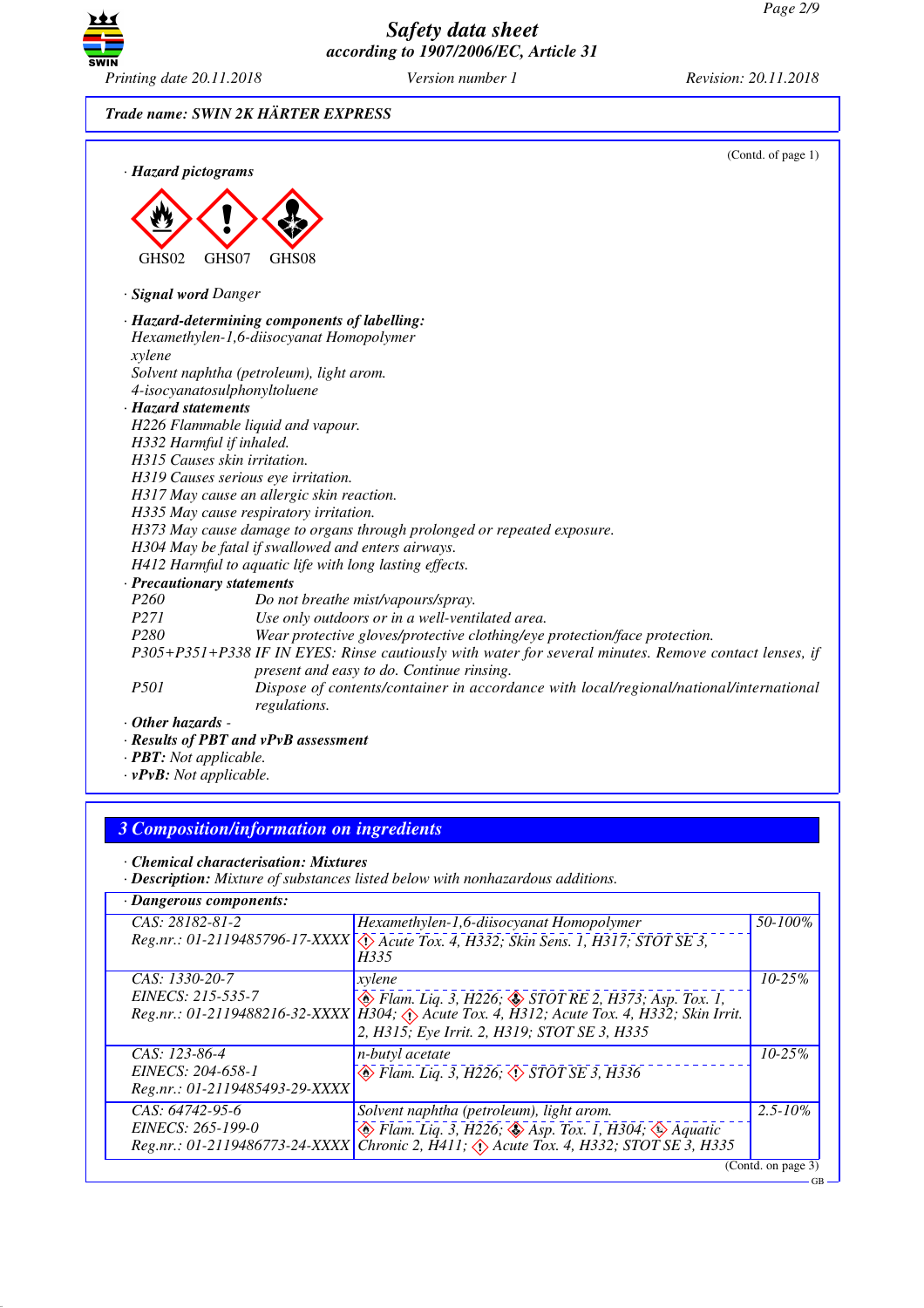

*Trade name: SWIN 2K HÄRTER EXPRESS*

|                                                      |                                                                             | (Contd. of page $2$ ) |
|------------------------------------------------------|-----------------------------------------------------------------------------|-----------------------|
| CAS: 4083-64-1                                       | $\vert$ 4-isocyanatosulphonyltoluene                                        | $\leq 2.5\%$          |
| <i>EINECS: 223-810-8</i>                             | $\otimes$ Resp. Sens. 1, H334; $\otimes$ Skin Irrit. 2, H315; Eye Irrit. 2, |                       |
| Reg.nr.: 01-2119980050-47-XXXX H319; STOT SE 3, H335 |                                                                             |                       |

*· Additional information: For the wording of the listed hazard phrases refer to section 16.*

## *4 First aid measures*

*· Description of first aid measures*

- *· General information: Personal protection for the First Aider.*
- *· After inhalation:*
- *Supply fresh air.*

*Seek medical treatment in case of complaints.*

- *· After skin contact:*
- *Immediately wash with water and soap and rinse thoroughly.*
- *If skin irritation continues, consult a doctor.*
- *· After eye contact: Rinse opened eye for several minutes under running water.*
- *· After swallowing: Do not induce vomiting; call for medical help immediately.*
- *· Information for doctor:*
- *· Most important symptoms and effects, both acute and delayed No further relevant information available.*
- *· Indication of any immediate medical attention and special treatment needed*
- *No further relevant information available.*

## *5 Firefighting measures*

- *· Extinguishing media*
- *· Suitable extinguishing agents:*

*CO2, powder or water spray. Fight larger fires with water spray or alcohol resistant foam.*

- *· For safety reasons unsuitable extinguishing agents: Water with full jet*
- *· Special hazards arising from the substance or mixture No further relevant information available.*
- *· Advice for firefighters*
- *· Protective equipment: Mouth respiratory protective device.*

## *6 Accidental release measures*

- *· Personal precautions, protective equipment and emergency procedures Wear protective equipment. Keep unprotected persons away. Ensure adequate ventilation*
- *· Environmental precautions: Do not allow to enter sewers/ surface or ground water.*
- *· Methods and material for containment and cleaning up:*
- *Absorb with liquid-binding material (sand, diatomite, acid binders, universal binders, sawdust). Dispose contaminated material as waste according to item 13.*
- *· Reference to other sections See Section 7 for information on safe handling. See Section 8 for information on personal protection equipment.*

# *7 Handling and storage*

*· Handling:*

- *· Precautions for safe handling*
- *Ensure good ventilation/exhaustion at the workplace. Restrict the quantity stored at the work place.*
- *TRGS 430 Isocyanate Exposition und Überwachung beachten.*
- *· Information about fire and explosion protection: Fumes can combine with air to form an explosive mixture.*

(Contd. on page 4)

GB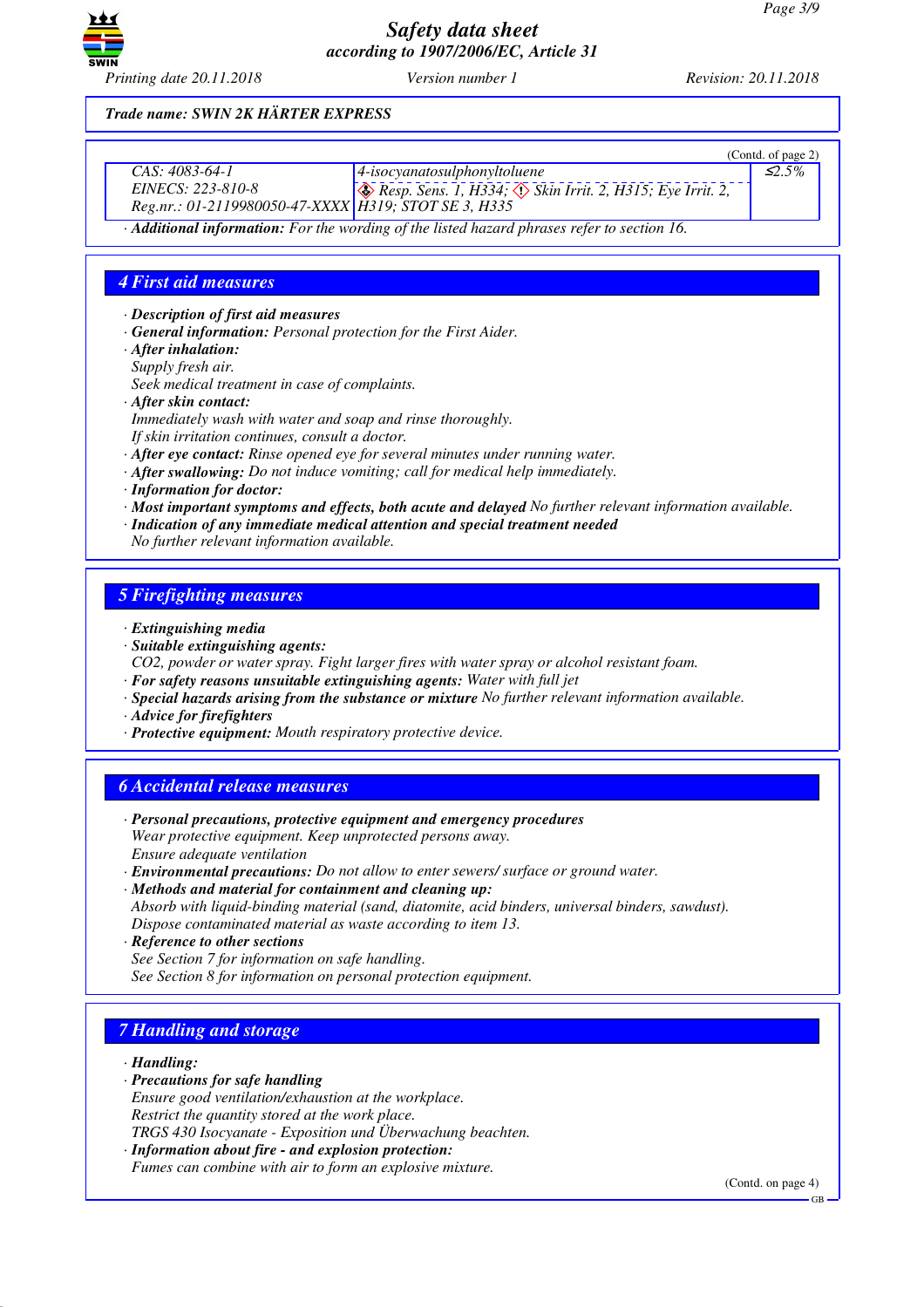

### *Trade name: SWIN 2K HÄRTER EXPRESS*

*Flammable gas-air mixtures may form in empty receptacles. Keep ignition sources away - Do not smoke. Use explosion-proof apparatus / fittings and spark-proof tools. Protect against electrostatic charges.*

*· Conditions for safe storage, including any incompatibilities*

*· Storage:*

*· Requirements to be met by storerooms and receptacles: Provide solvent resistant, sealed floor.*

*Suitable material for receptacles and pipes: steel or stainless steel.*

- *· Information about storage in one common storage facility: Not required.*
- *· Further information about storage conditions: Keep container tightly sealed.*

*· Specific end use(s) No further relevant information available.*

*8 Exposure controls/personal protection*

*· Additional information about design of technical facilities: No further data; see item 7.*

*· Control parameters*

*· Ingredients with limit values that require monitoring at the workplace:*

*123-86-4 n-butyl acetate*

*WEL Short-term value: 966 mg/m³, 200 ppm Long-term value: 724 mg/m³, 150 ppm*

### *4083-64-1 4-isocyanatosulphonyltoluene*

*WEL Short-term value: 0.07 mg/m³*

*Long-term value: 0.02 mg/m³*

*Sen; as -NCO*

*· Additional information: The lists valid during the making were used as basis.*

#### *· Exposure controls*

- *· Personal protective equipment:*
- *· General protective and hygienic measures:*

*Keep away from foodstuffs, beverages and feed. Immediately remove all soiled and contaminated clothing Wash hands before breaks and at the end of work. Do not inhale gases / fumes / aerosols. Avoid contact with the eyes and skin.*

*· Respiratory protection:*

*Use suitable respiratory protective device in case of insufficient ventilation.*

*In case of brief exposure or low pollution use respiratory filter device. In case of intensive or longer exposure use self-contained respiratory protective device. Filter A2/P2*

*· Protection of hands:*

*Only use chemical-protective gloves with CE-labelling of category III.*



\_S*Protective gloves*

*Preventive skin protection by use of skin-protecting agents is recommended.*

### *· Material of gloves*

*The selection of the suitable gloves does not only depend on the material, but also on further marks of quality and varies from manufacturer to manufacturer. As the product is a preparation of several substances, the resistance of the glove material can not be exactly calculated in advance and has therefore to be checked prior to the application.*

*As protection from splashes gloves made of the following materials are suitable: Nitrile rubber (Ansell Sol-Vex®)*

*Recommended thickness of the material:* ≥ *0.4 mm*

(Contd. on page 5)

(Contd. of page 3)

GB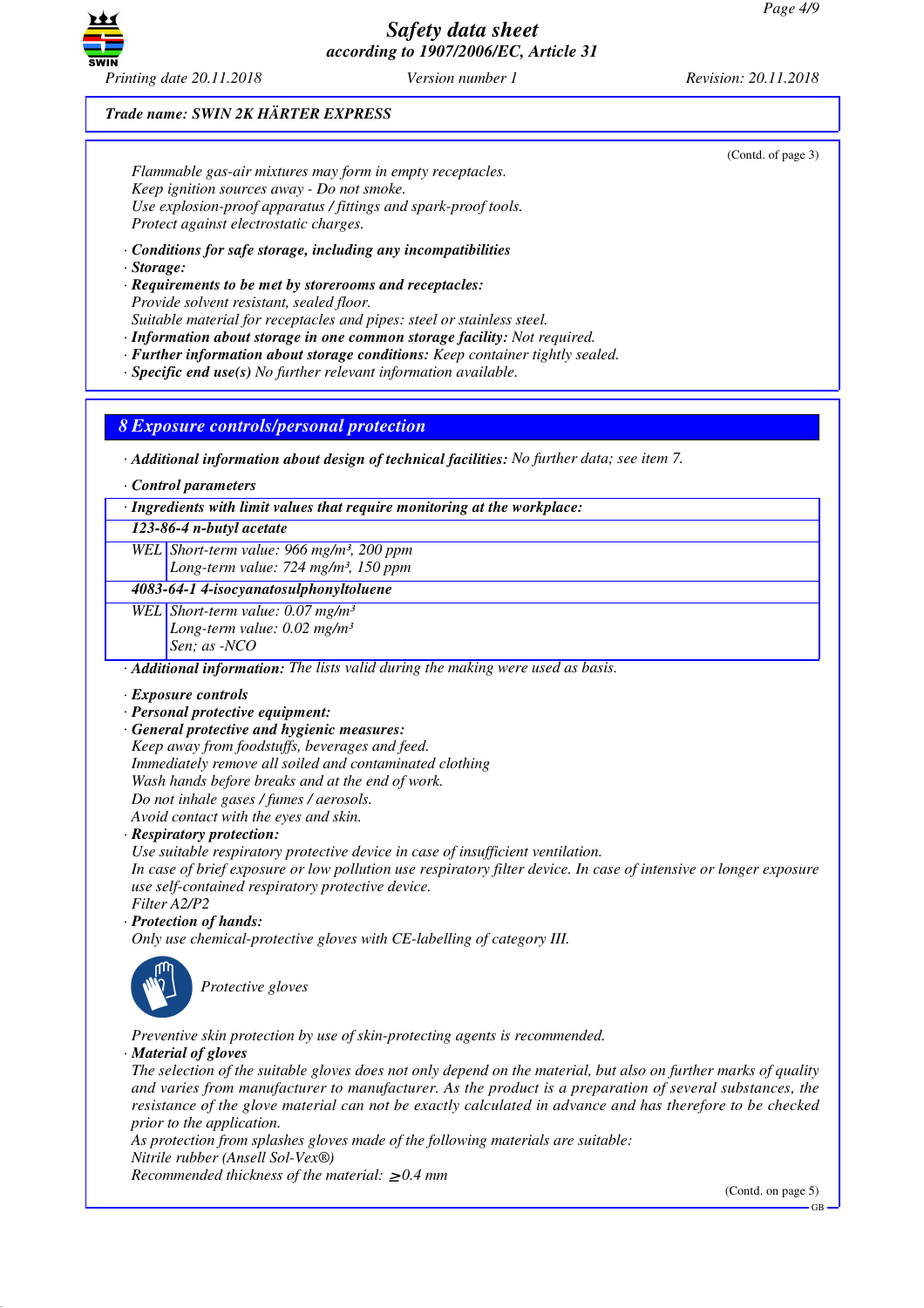

### *Trade name: SWIN 2K HÄRTER EXPRESS*

- *· Penetration time of glove material*
- *Value for the permeation: Level*  $\leq$  *I*

*The exact break through time has to be found out by the manufacturer of the protective gloves and has to be observed.*

- *· For the permanent contact => 480 minutes gloves made of the following materials are suitable: HPPE-laminatet film (Ansell Barrier®)*
- *· Eye protection:*



\_R*Tightly sealed goggles*

### *· Body protection:*

*Protective clothing, anti-static (TYVEK® CLASSIC PLUS) Safety shoes/boots, antstatic*

| 9 Physical and chemical properties                      |                                                                                                 |
|---------------------------------------------------------|-------------------------------------------------------------------------------------------------|
| · Information on basic physical and chemical properties |                                                                                                 |
| · General Information                                   |                                                                                                 |
| $\cdot$ Appearance:                                     |                                                                                                 |
| Form:                                                   | Fluid                                                                                           |
| Colour:                                                 | Colourless                                                                                      |
| $\cdot$ Odour:<br>· Odour threshold:                    | Aromatic<br>Not determined.                                                                     |
|                                                         |                                                                                                 |
| $\cdot$ pH-value                                        | Not applicable.                                                                                 |
| · Change in condition                                   |                                                                                                 |
| <b>Melting point/freezing point:</b>                    | Undetermined.                                                                                   |
| Initial boiling point and boiling range: $124 °C$       |                                                                                                 |
| · Flash point:                                          | 23 - 60 °C                                                                                      |
| · Flammability (solid, gas):                            | Not applicable.                                                                                 |
| · Ignition temperature:                                 | 370 $\degree$ C                                                                                 |
| $\cdot$ Decomposition temperature:                      | Not determined.                                                                                 |
| · Auto-ignition temperature:                            | Product is not selfigniting.                                                                    |
| $\cdot$ Explosive properties:                           | Product is not explosive. However, formation of explosive air/<br>vapour mixtures are possible. |
| $\cdot$ Explosion limits:                               |                                                                                                 |
| Lower:                                                  | 1.1 Vol %                                                                                       |
| <b>Upper:</b>                                           | 7.5 Vol %                                                                                       |
| $\cdot$ Vapour pressure at 20 °C:                       | $10.7$ hPa                                                                                      |
| $\cdot$ Density                                         | $1.00 - 1.05$ g/ml                                                                              |
| · Relative density                                      | Not determined.                                                                                 |
| · Vapour density                                        | Not determined.                                                                                 |
| $\cdot$ Evaporation rate                                | Not determined.                                                                                 |
| · Solubility in / Miscibility with                      |                                                                                                 |
| water:                                                  | Not miscible or difficult to mix.                                                               |
| · Partition coefficient: n-octanol/water:               | Not determined.                                                                                 |
| · Viscosity:                                            |                                                                                                 |
| Dynamic:                                                | Not determined.                                                                                 |
| Kinematic at $20^{\circ}$ C:                            | 12 s (DIN 53211/4)                                                                              |
|                                                         | (Contd. on page $6$ )                                                                           |

GB

(Contd. of page 4)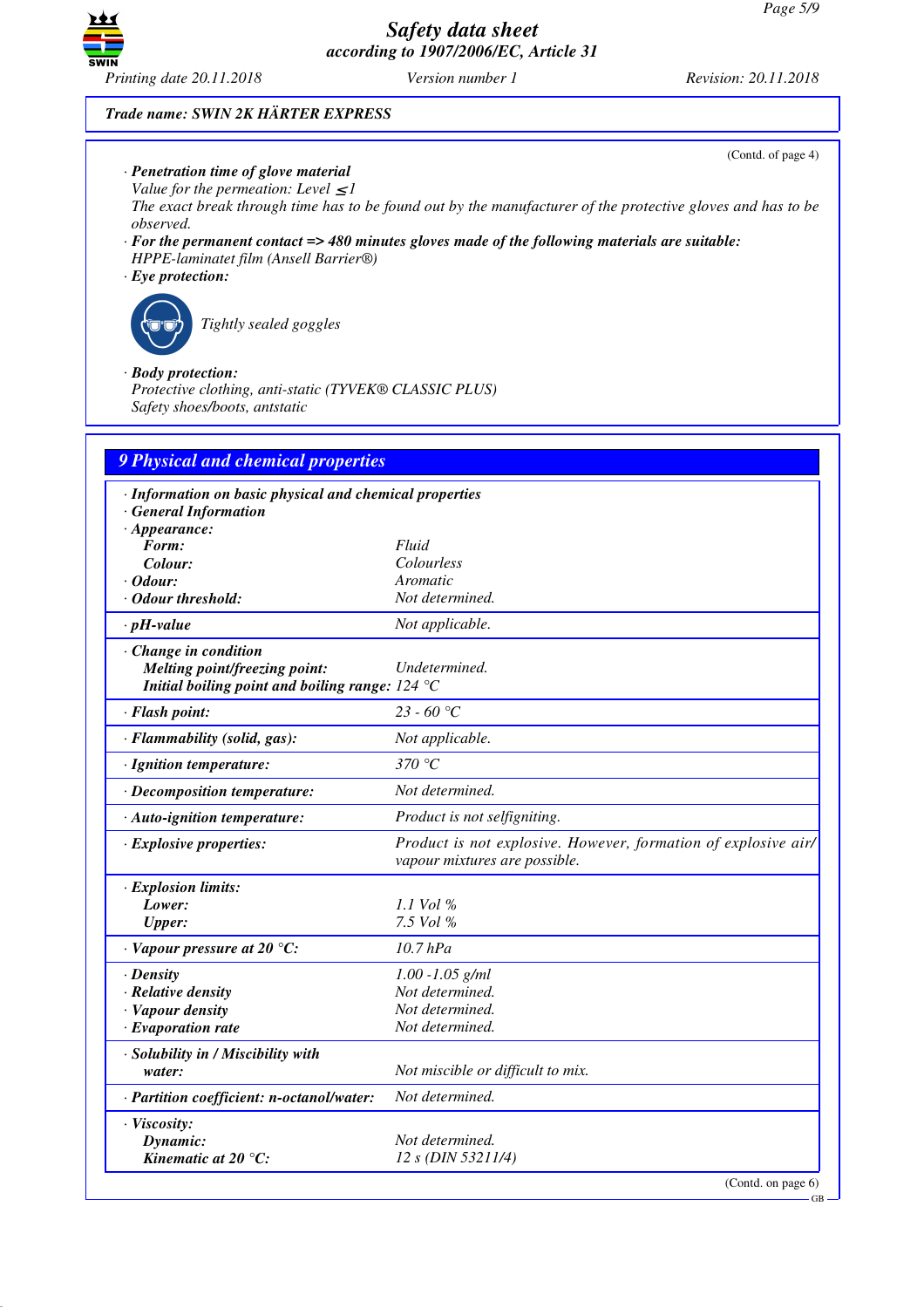

*Printing date 20.11.2018 Version number 1 Revision: 20.11.2018*

(Contd. of page 5)

*Trade name: SWIN 2K HÄRTER EXPRESS*

*· Other information No further relevant information available.*

*10 Stability and reactivity*

*· Reactivity No further relevant information available.*

*· Chemical stability*

- *· Thermal decomposition / conditions to be avoided: No decomposition if used according to specifications.*
- *· Possibility of hazardous reactions No dangerous reactions known.*
- *· Conditions to avoid No further relevant information available.*
- *· Incompatible materials: No further relevant information available.*
- *· Hazardous decomposition products: No dangerous decomposition products known.*

## *11 Toxicological information*

*· Information on toxicological effects*

*· Acute toxicity*

*Harmful if inhaled.*

*· LD/LC50 values relevant for classification:*

### *1330-20-7 xylene*

*Oral LD50 4,300 mg/kg (rat)*

*Dermal LD50 2,000 mg/kg (rabbit) 64742-95-6 Solvent naphtha (petroleum), light arom.*

|      |      | 0+7+2+33+0 Solvent парница (реп отеит), изн |
|------|------|---------------------------------------------|
| Oral | LD50 | $>6,800$ mg/kg (rat)                        |

*Dermal LD50 >3,400 mg/kg (rab) Inhalative LC50/4 h >10.2 mg/l (rat)*

*· Primary irritant effect:*

*· Skin corrosion/irritation*

*Causes skin irritation.*

- *· Serious eye damage/irritation*
- *Causes serious eye irritation.*
- *· Respiratory or skin sensitisation*
- *Persons already sensitised to may develop allergic reactions when using this product.*
- *Persons suffering from asthma, eczema or skin problems should avoid contact with this product. May cause an allergic skin reaction.*
- *· CMR effects (carcinogenity, mutagenicity and toxicity for reproduction)*
- *· Germ cell mutagenicity Based on available data, the classification criteria are not met.*
- *· Carcinogenicity Based on available data, the classification criteria are not met.*
- *· Reproductive toxicity Based on available data, the classification criteria are not met.*
- *· STOT-single exposure*

*May cause respiratory irritation.*

- *· STOT-repeated exposure*
- *May cause damage to organs through prolonged or repeated exposure.*
- *· Aspiration hazard*
- *May be fatal if swallowed and enters airways.*

# *12 Ecological information*

- *· Toxicity*
- *· Aquatic toxicity: No further relevant information available.*
- *· Persistence and degradability No further relevant information available.*
- *· Behaviour in environmental systems:*
- *· Bioaccumulative potential No further relevant information available.*
- *· Mobility in soil No further relevant information available.*

(Contd. on page 7)

GB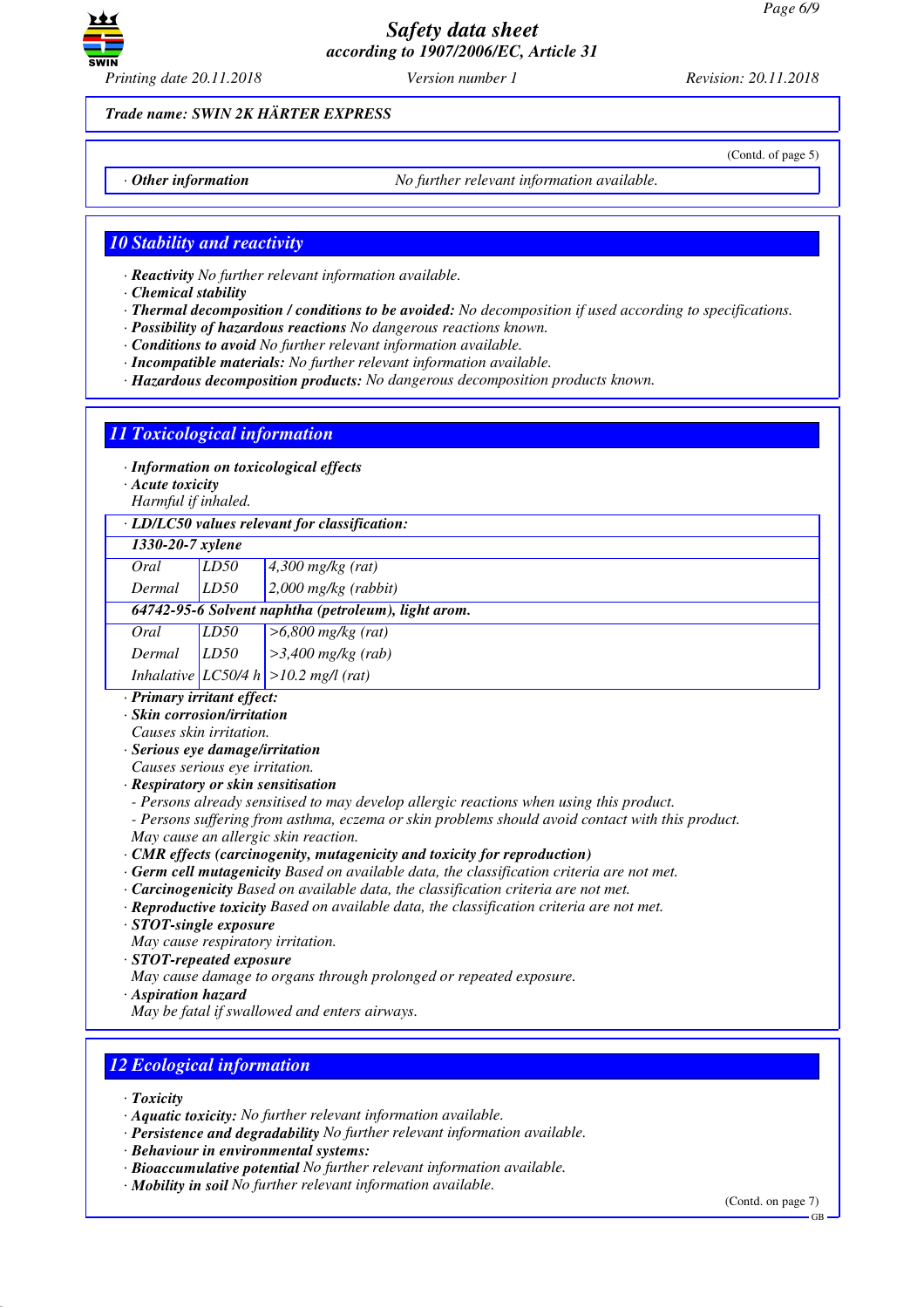

(Contd. of page 6)

### *Trade name: SWIN 2K HÄRTER EXPRESS*

- *· Ecotoxical effects:*
- *· Remark: Harmful to fish*
- *· Additional ecological information:*
- *· General notes:*

*Water hazard class 2 (German Regulation) (Self-assessment): hazardous for water Do not allow product to reach ground water, water course or sewage system. Harmful to aquatic organisms*

# *· Results of PBT and vPvB assessment*

- *· PBT: Not applicable.*
- *· vPvB: Not applicable.*
- *· Other adverse effects No further relevant information available.*

# *13 Disposal considerations*

### *· Waste treatment methods*

*· Recommendation*

*Must not be disposed together with household garbage. Do not allow product to reach sewage system.*

#### *· European waste catalogue*

|  | 08 00 00 WASTES FROM THE MANUFACTURE, FORMULATION, SUPPLY AND USE (MFSU) OF<br>COATINGS (PAINTS, VARNISHES AND VITREOUS ENAMELS), ADHESIVES, SEALANTS<br>AND PRINTING INKS |
|--|----------------------------------------------------------------------------------------------------------------------------------------------------------------------------|
|  | 08 01 00 wastes from MFSU and removal of paint and varnish                                                                                                                 |

*08 01 11\* waste paint and varnish containing organic solvents or other dangerous substances*

### *· Uncleaned packaging:*

*15 00 00: WASTE PACKAGING; ABSORBENTS, WIPING CLOTHS, FILTER MATERIALS AND PROTECTIVE CLOTHING NOT OTHERWISE SPECIFIED*

*15 01 00: packaging (including separately collected municipal packaging waste)*

*15 01 10\*: packaging containing residues of or contaminated by dangerous substances*

*· Recommendation: Disposal must be made according to official regulations.*

| <b>14 Transport information</b>                                      |                                                       |
|----------------------------------------------------------------------|-------------------------------------------------------|
| $\cdot$ <i>UN-Number</i><br>· ADR, IMDG, IATA                        | UN1263                                                |
| $\cdot$ UN proper shipping name<br>$\cdot$ ADR<br>$\cdot$ IMDG, IATA | 1263 PAINT RELATED MATERIAL<br>PAINT RELATED MATERIAL |
| $\cdot$ Transport hazard class(es)<br>· ADR, IMDG, IATA              |                                                       |
| $\cdot$ Class<br>$\cdot$ Label                                       | 3 Flammable liquids.<br>3                             |
| · Packing group<br>· ADR, IMDG, IATA                                 | III                                                   |
| · Environmental hazards:<br>$\cdot$ Marine pollutant:                | N <sub>O</sub>                                        |
| · Special precautions for user<br>· Danger code (Kemler):            | Warning: Flammable liquids.<br>30                     |

(Contd. on page 8)

GB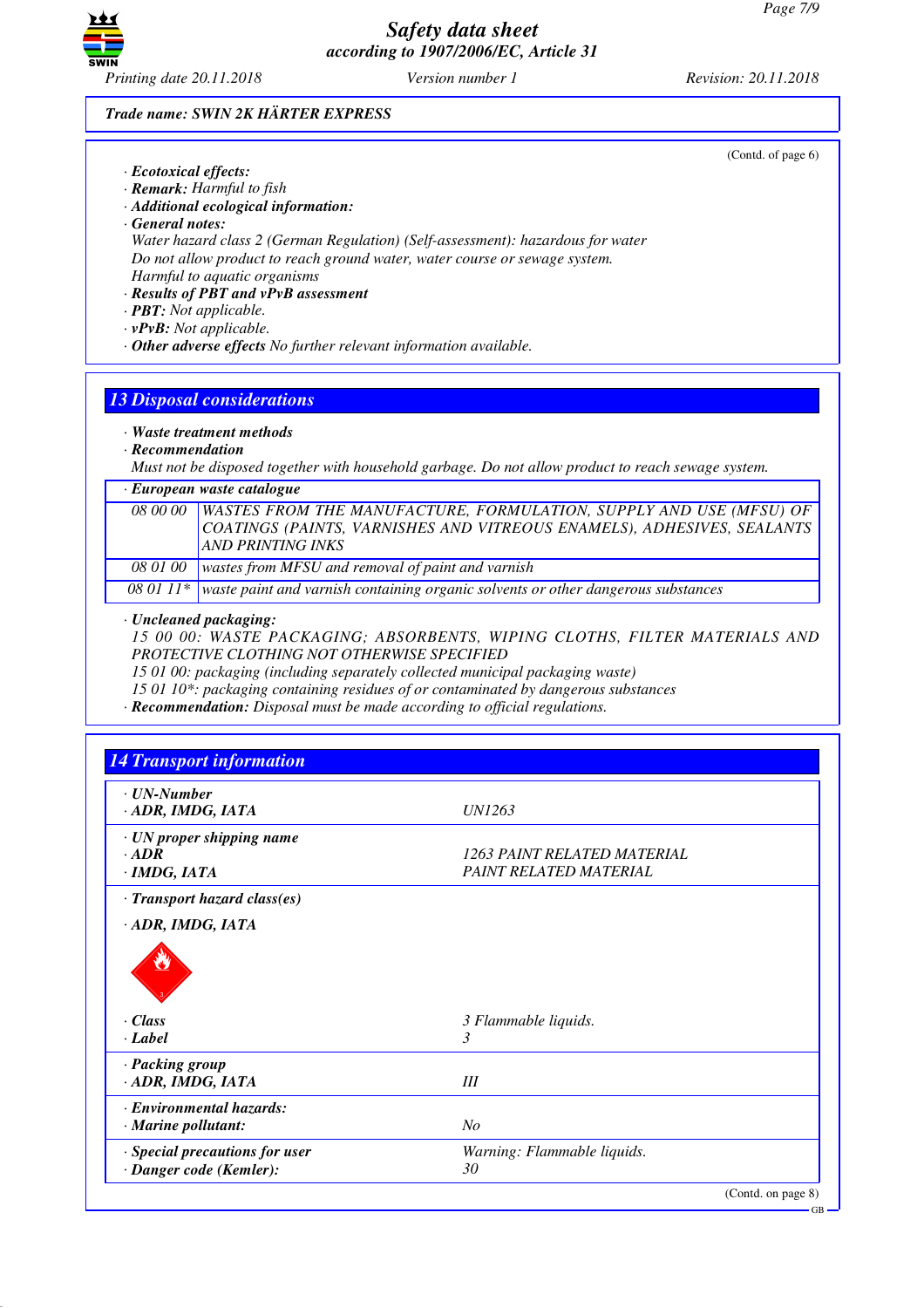

### *Trade name: SWIN 2K HÄRTER EXPRESS*

|                                                     | (Contd. of page 7)                                |
|-----------------------------------------------------|---------------------------------------------------|
| · EMS Number:                                       | $F-E,S-E$                                         |
| · Stowage Category                                  | A                                                 |
| · Transport in bulk according to Annex II of Marpol |                                                   |
| and the IBC Code                                    | Not applicable.                                   |
| · Transport/Additional information:                 |                                                   |
| $\cdot$ ADR                                         |                                                   |
| $\cdot$ Limited quantities (LQ)                     | 5L                                                |
| $\cdot$ Excepted quantities (EQ)                    | Code: El                                          |
|                                                     | Maximum net quantity per inner packaging: 30 ml   |
|                                                     | Maximum net quantity per outer packaging: 1000 ml |
| · Transport category                                | 3                                                 |
| · Tunnel restriction code                           | D/E                                               |
| $\cdot$ IMDG                                        |                                                   |
| $\cdot$ Limited quantities (LQ)                     | 5L                                                |
| $\cdot$ Excepted quantities (EQ)                    | Code: El                                          |
|                                                     | Maximum net quantity per inner packaging: 30 ml   |
|                                                     | Maximum net quantity per outer packaging: 1000 ml |
| · UN "Model Regulation":                            | UN 1263 PAINT RELATED MATERIAL, 3, III            |

## *15 Regulatory information*

*· Safety, health and environmental regulations/legislation specific for the substance or mixture*

- *· REGULATION (EC) No 1907/2006 ANNEX XVII Conditions of restriction: 3*
- *· Chemical safety assessment: A Chemical Safety Assessment has not been carried out.*

## *16 Other information*

*This information is based on our present knowledge. However, this shall not constitute a guarantee for any specific product features and shall not establish a legally valid contractual relationship.*

#### *· Relevant phrases*

*H226 Flammable liquid and vapour. H304 May be fatal if swallowed and enters airways.*

*H312 Harmful in contact with skin.*

*H315 Causes skin irritation.*

*H317 May cause an allergic skin reaction.*

*H319 Causes serious eye irritation.*

*H332 Harmful if inhaled.*

*H334 May cause allergy or asthma symptoms or breathing difficulties if inhaled.*

*H335 May cause respiratory irritation.*

*H336 May cause drowsiness or dizziness.*

*H373 May cause damage to organs through prolonged or repeated exposure.*

*H411 Toxic to aquatic life with long lasting effects.*

*· Department issuing SDS: -* 

*· Contact: -* 

*· Abbreviations and acronyms:*

*ADR: Accord européen sur le transport des marchandises dangereuses par Route (European Agreement concerning the International Carriage of Dangerous Goods by Road) IMDG: International Maritime Code for Dangerous Goods*

*IATA: International Air Transport Association*

- *GHS: Globally Harmonised System of Classification and Labelling of Chemicals*
- *EINECS: European Inventory of Existing Commercial Chemical Substances*
- *ELINCS: European List of Notified Chemical Substances*
- *CAS: Chemical Abstracts Service (division of the American Chemical Society)*
- *LC50: Lethal concentration, 50 percent*

*LD50: Lethal dose, 50 percent*

(Contd. on page 9)

GB